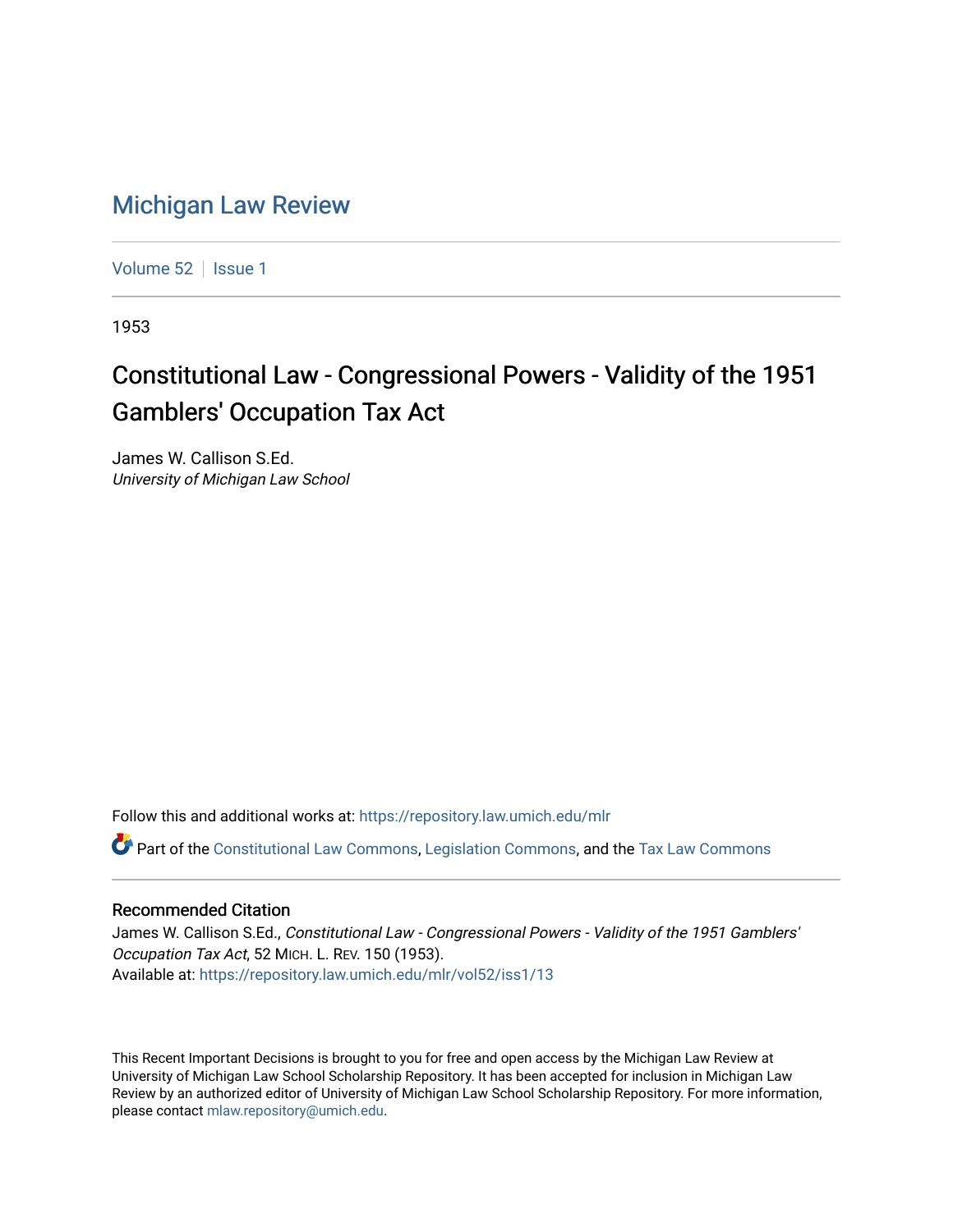CONSTITUTIONAL LAW-CONGRESSIONAL POWERS-VALIDITY OF THE 1951 GAMBLERS' OCCUPATIONAL TAX ACT—The Revenue Act of 1951<sup>1</sup> levied a tax on persons engaged in the business of accepting wagers, requiring such persons to register their names and places of business and residence with the Collector of Internal Revenue. The act also required the disclosure of the name and address of each person receiving wagers for the registrant, or, if the registrant himself received wagers for another, the name of that person. Violations of the act were punishable by fine and imprisonment. Defendant was indicted for willful failure to register and pay the tax. The district court granted defendant's motion to dismiss on the ground that the pertinent sections of the act were unconstitutional as an infringement of the powers reserved to the states by the Tenth Amendment.2 On appeal, *held,* reversed, three justices dissenting. Although Congress cannot directly regulate wagering activities, these activities are a proper subject for federal excise taxation and an otherwise valid tax is not rendered invalid merely because it discourages or deters such activities. The registration provisions of the Gamblers' Occupational Tax are adapted to the collection of the tax.<sup>3</sup> *United States v. Kahriger*, 345 *U.S. 22, 73 S. Ct.* 510 (1953). \_

The federal government, **in** spite of its enormous powers, does not have any general police power.<sup>4</sup> Nevertheless, Congress does indirectly regulate

126 U.S.C. (Supp. V, 1952) §§3285, 3290, 3291, 3294.

<sup>2</sup>The gist of the attack was that Congress, under the pretense of exercising its taxing power, was attempting to penalize intrastate gambling through the regulatory features of the act, 26 U.S.C. (Supp. V, 1951) §3291. The defendant also claimed that the classification used in the statute was arbitrary, that statutory definitions were vague, and that the statute violated the Fifth Amendment because it denied the privilege against self-incrimination.

<sup>3</sup>Justice Frankfurter, dissenting, felt that "compelling self-incriminating disclosures for the enforcement of State gambling laws . . . under the guise of a revenue measure" showed that the statute, on its face, was a regulation that offended due process and violated the Tenth Amendment. Justices Black and Douglas went further, and stated that such provisions violated the privilege against self-incrimination. The majority indicated that the proper time to raise this objection was at the time of registration, but even if the queston could be raised thereafter, the statute merely required the disclosure of future, not past, acts, merely informed the registrant that in order to engage in the business of wagering in the future he must fulfill certain conditions.

<sup>4</sup> The delegated powers in U.S. Consr., art. I, §8, do not include any such powers. See Cushman, "Social and Economic Control Through Federal Taxation," 18 MINN. L. REv. 757 at 760 (1934).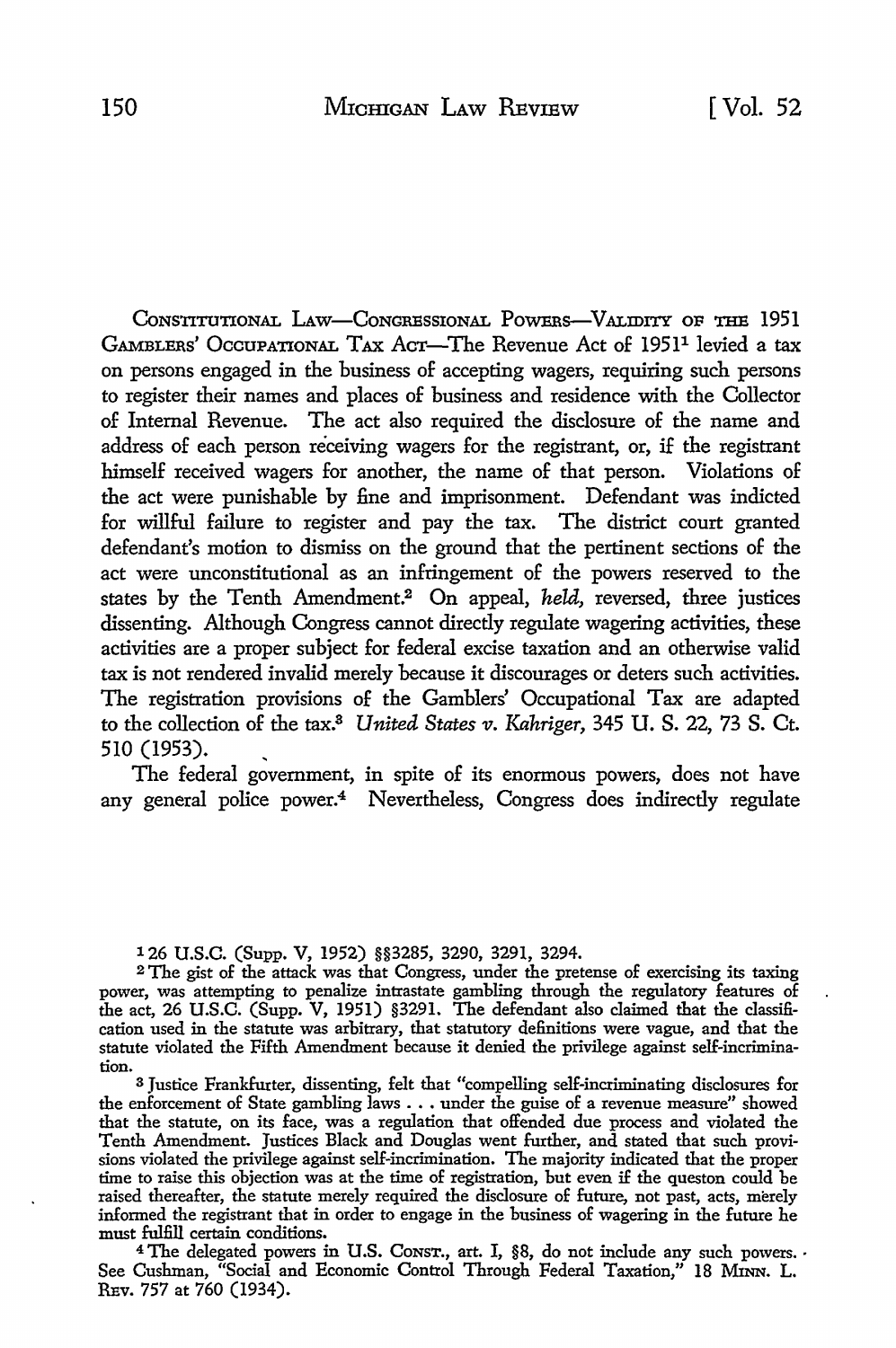much of the social and economic life of the nation by employing three of its delegated powers: the power to regulate foreign and interstate commerce, the power to establish post offices and post roads, and the power to levy and collect taxes. While police regulation through the use of the commerce and postal powers has often been approved,<sup>5</sup> similar regulations through the medium of taxation have not as often met with success; Merely selecting the object of a tax or setting the rate of levy produces some economic regulation,<sup>6</sup> but Congress has not always stopped with such incidental regulation. Thus, attempts have been made to regulate or destroy the object of a so-called tax by a particularly high levy,<sup>7</sup> by regulations incidental to the tax,<sup>8</sup> or by a combination of these two devices.<sup>9</sup> Where such tax legislation can be construed as a method of exercising another delegated power, it is easily sustained as such an exercise and not as a tax.<sup>10</sup> But when the object of the tax is something which Congress could not control directly, the statute is open to attack under the Tenth Amendment as an infringement of the powers reserved to the states. In the past, the Supreme Court's approach to such taxing measures has not been altogether consistent. It has declared that Congress has a free hand in selecting the objects and rates of taxation,11 and that the Court will not examine into the motives prompting passage of tax legislation.<sup>12</sup> Thus, the approach employed in some cases has been to ascertain first if the statute, on its face, purports to be a revenue raising measure, and if it does to ignore the other ramifications of the tax.13 Using such an approach, the Court has approved a tax so large that its apparent purpose was not to raise revenue but to destroy the object of the so-called  $tax.^{14}$  Further, regulations attached to an otherwise valid tax which require registration by the person liable to pay the tax and the disclosure of certain information, or which require the carrying on of a taxed occupation in

<sup>5</sup>Congress and the Supreme Court have not always agreed on the breadth of these two powers, particularly in the early 1930's, but their use for purposes of social and economic regulation has fared better in the hands of the Court than similar attempts to regulate by means of the taxing power. See the principal case at 514-515 and Cushman, "Social and Economic Control Through Federal Taxation," 18 Mmn. L. Rev. 757 at 762 (1934).

6See SHOUP, BLOUGH AND NEWCOMER, FACING THE TAX PROBLEM, c. IX (1937).

7Veazie Bank v. Fermo, 8 Wall. (75 U.S.) 533 (1869).

s The narcotic legislation is particularly noteworthy for its use of such regulations. See United States v. Doremus, 249 U.S. 86, 39 S.Ct. 214 (1919); Linder v. United States, 268 U.S. 5, 45 S.Ct. 446 (1925); Nigro v. United States, 276 U.S. 332, 48 S.Ct. 338 (1938); see also United States v. Sanchez, 340 U.S. 42, 71 S.Ct. 108 (1950).

<sup>9</sup> For example, the National Firearms Act. See Sonzinsky v. United States, 300 U.S. 506, 57 S.Ct. 554 (1937).

10 Veazie Bank v. Fenno, note 7 supra.

<sup>11</sup>Sonzinsky v. United States, note 9 supra, at 512; Flint v. Stone Tracy Company, 220 U.S. 107, 31 S.Ct. 342 (1911); McCray v. United States 195 U.S. 27, 24 S.Ct. 769

(1903). 12 Sonzinsky v. United States, note 9 supra, at 513; Veazie Bank v. Fenno, note 7 supra.

<sup>14</sup> Ibid. A tax which destroys, of course, cannot be said to raise revenue. For years a controversy has raged over the question whether the taxing power may be used only to raise revenue. Cf. Cushman, "Social and Economic Control Through Taxation," 18 MINN. L. REv. 757 at 764 (1934) and Brown, "When Is a Tax Not a Tax," 11 Inp. L.J. 399 (1936).